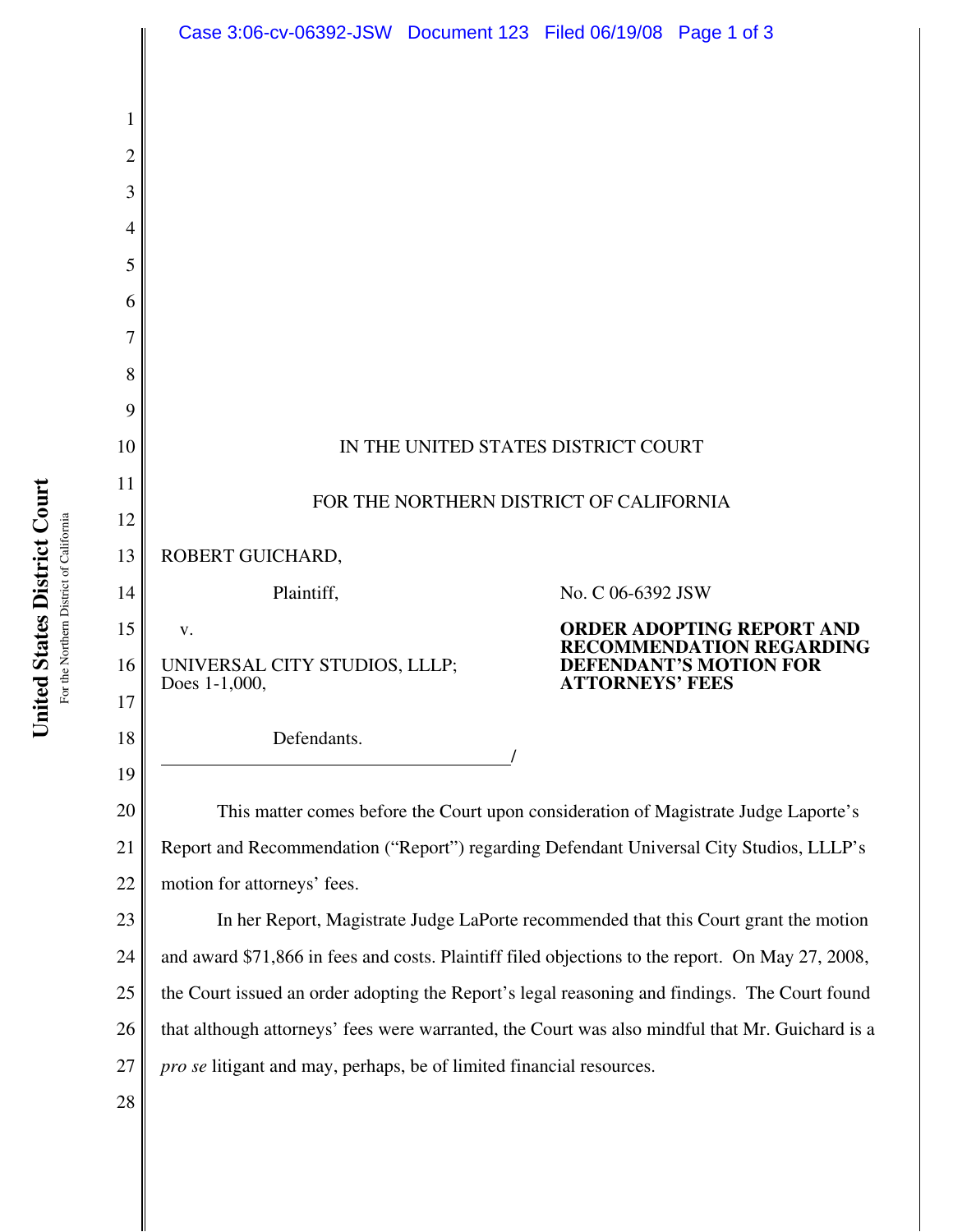Accordingly, the Court adopted the Report's recommendation and indicated that it would grant the motion for attorneys' fees, but that the Court had not determined the appropriate amount of such fees. Mr. Guichard was directed to submit a declaration attesting to his financial condition and resources, with documentary evidence establishing the same and Defendant was permitted to file a reply.

After careful review of the parties' submissions, the Court, in its discretion, has determined that it is appropriate to award the attorneys' fees and costs as recommended by Magistrate Judge LaPorte. Therefore, the Court awards Defendant its fees and costs in the amount of \$71,866.

**IT IS SO ORDERED.**

 Dated: June 19, 2008

thus SWhite

JEFFREY S⁄ WHITE UNITED STATES DISTRICT JUDGE

**United States District Court United States District Court** For the Northern District of California For the Northern District of California

- 
-